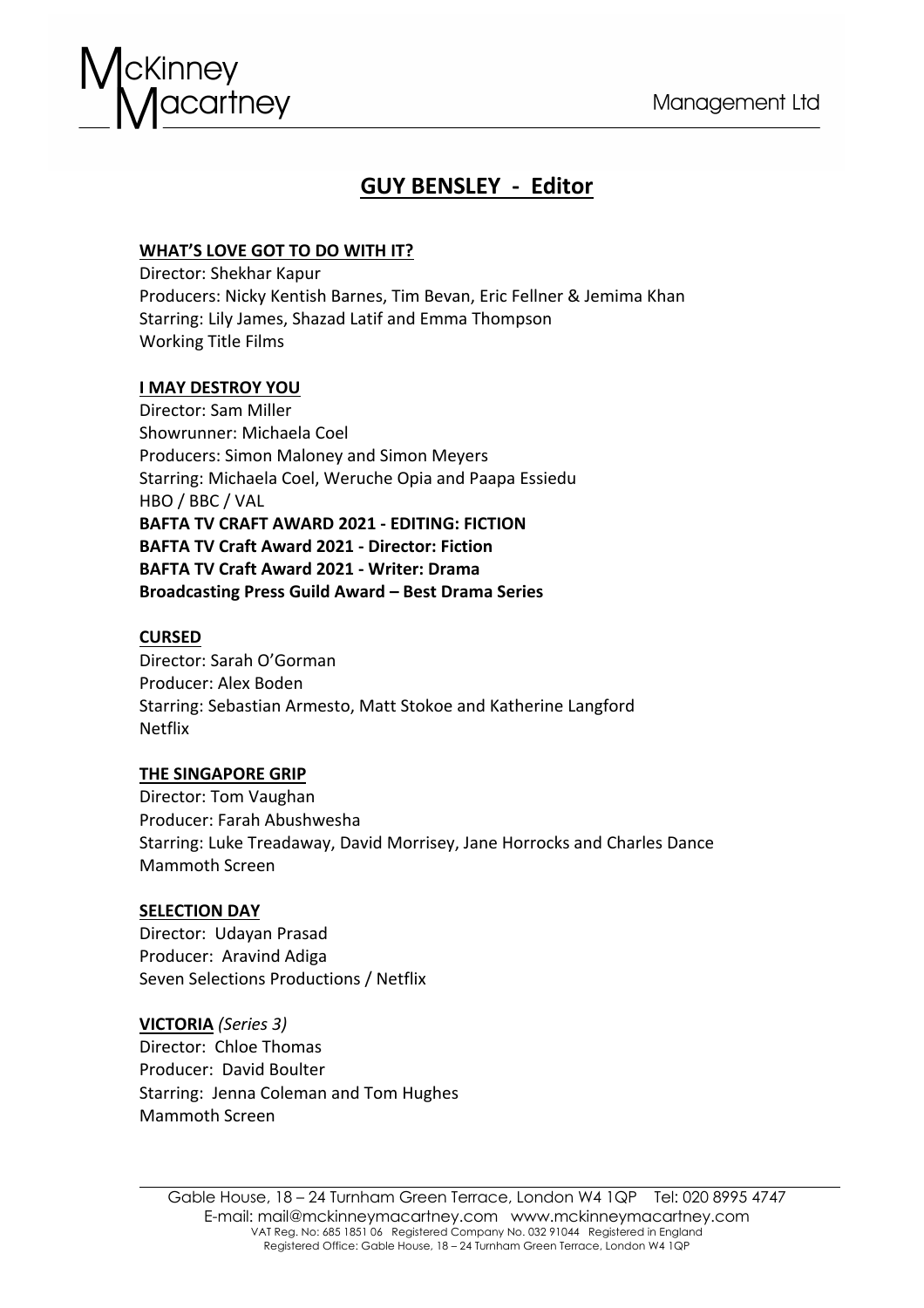# **STRIKE BACK** *(Series 6)*

Director: Debs Paterson Producer: Nuala O'Leary Starring: Warren Brown, Daniel MacPherson and Phil Dunster Left Bank Pictures

#### **HARD SUN**

Director: Brian Kirk Producer: Hugh Warren Starring: Jim Sturgess and Agyness Deyn Euston Films

### **SNATCH** *(Additional Editing)*

Director: Nick Renton Producer: Helen Flint Starring: Rupert Grint, Dougray Scott and Ed Westwick Little Island Productions

## **SALTY** *(Additional Editing)*

Director: Simon West Producers: Jib Polhemus, Harry Stourton and Simon West Starring: Antonio Banderas, Olga Kurylenko and Ben Cura Salty Films

#### **TABOO**

Director: Anders Engström Producer: Tim Bricknell Starring: Tom Hardy, Leo Bill and Oona Chaplin Hardy, Son & Baker / Scott Free Productions

#### **DOCTOR THORNE**

Director: Niall McCormick Producer: Helen Gregory Starring: Ian McShane, Alison Brie and Tom Hollander Hat Trick Productions

# **TRIPPED** *(Series 1 – Episode 4)*

Director: Jamie Stone Producer: James Dean Starring: Blake Harrison, Georgina Campbell and George Webster Mammoth Screen

### **DAD'S ARMY**

Director: Oliver Parker Producer: Damian Jones Starring: Michael Gambon, Bill Nighy, Toby Jones, Tom Courtenay, Bill Paterson, Blake Harrison, Daniel Mays, Catherine Zeta-Jones and Alison Steadman DJ Films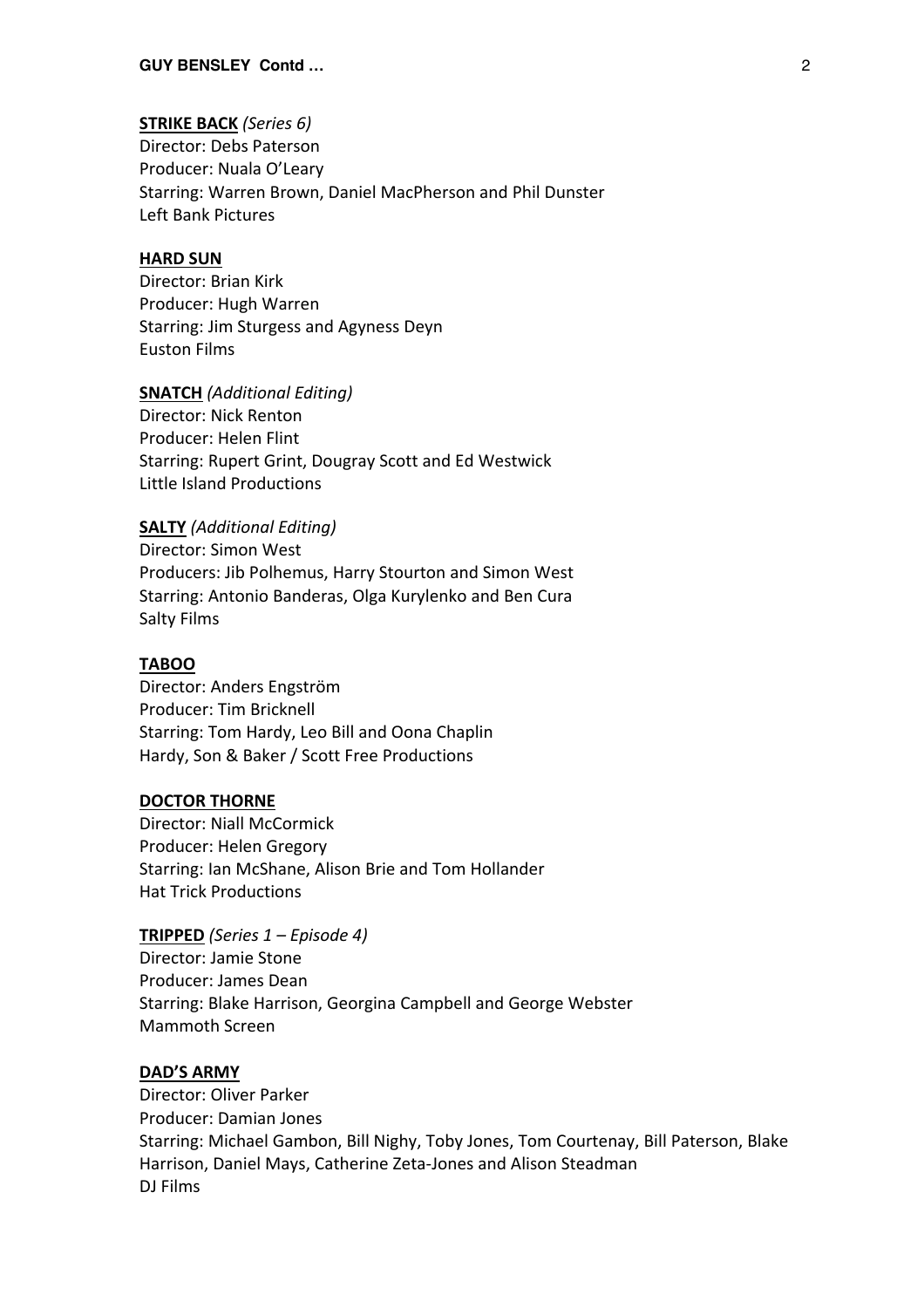#### **FORTITUDE**

Director: Sam Miller Producers: Matthew Bird and Trevor Hopkins Starring: Richard Dormer, Stanley Tucci, Michael Gambon, Sofie Gråbøl Sienna Guillory, Christopher Ecclestone and Jessica Raine Tiger Aspect

#### **HEC MACADAM**

Director: Jake Gavin Producer: Stephen Malit Starring: Peter Mullan, Gina McKee, Stephen Tompkinson, Ewan Stewart, Sharon Rooney and Keith Allen Victor Productions

### **NEW WORLDS**

Director: Charles Martin Producer: Johann Knobel Starring: Jamie Dornan, Freya Mavor, Alice Englert and Joe Dempsie Company Pictures

# **STRIKE BACK 4**

Director: Julian Holmes and Michael J. Bassett Producers: Chris Thompson and Michael Casey Starring: Sullivan Stapleton and Philip Winchester Left Bank Pictures for Sky & HBO

## **DATES** *(Episodes 4 & 6)*

Director: Philippa Langdale Producer: Bradley Adams Starring: Ben Chaplin, Oona Chaplin, Sheridan Smith and Will Mellor Balloon

# **ENDEAVOUR**

Director: Tom Vaughan Producer: Dan McCulloch Starring: Shaun Evans, Roger Allam, Patrick Malahide, Flora Montgomery, John Light, Jack Ashton and Daisy Head Mammoth Screen

#### **STARLINGS**

Directors: Tony Smith and Philippa Langdale Producer: Alison MacPhail Starring: Lesley Sharp, Brendan Coyle, Matt King and Rebecca Night Baby Cow Productions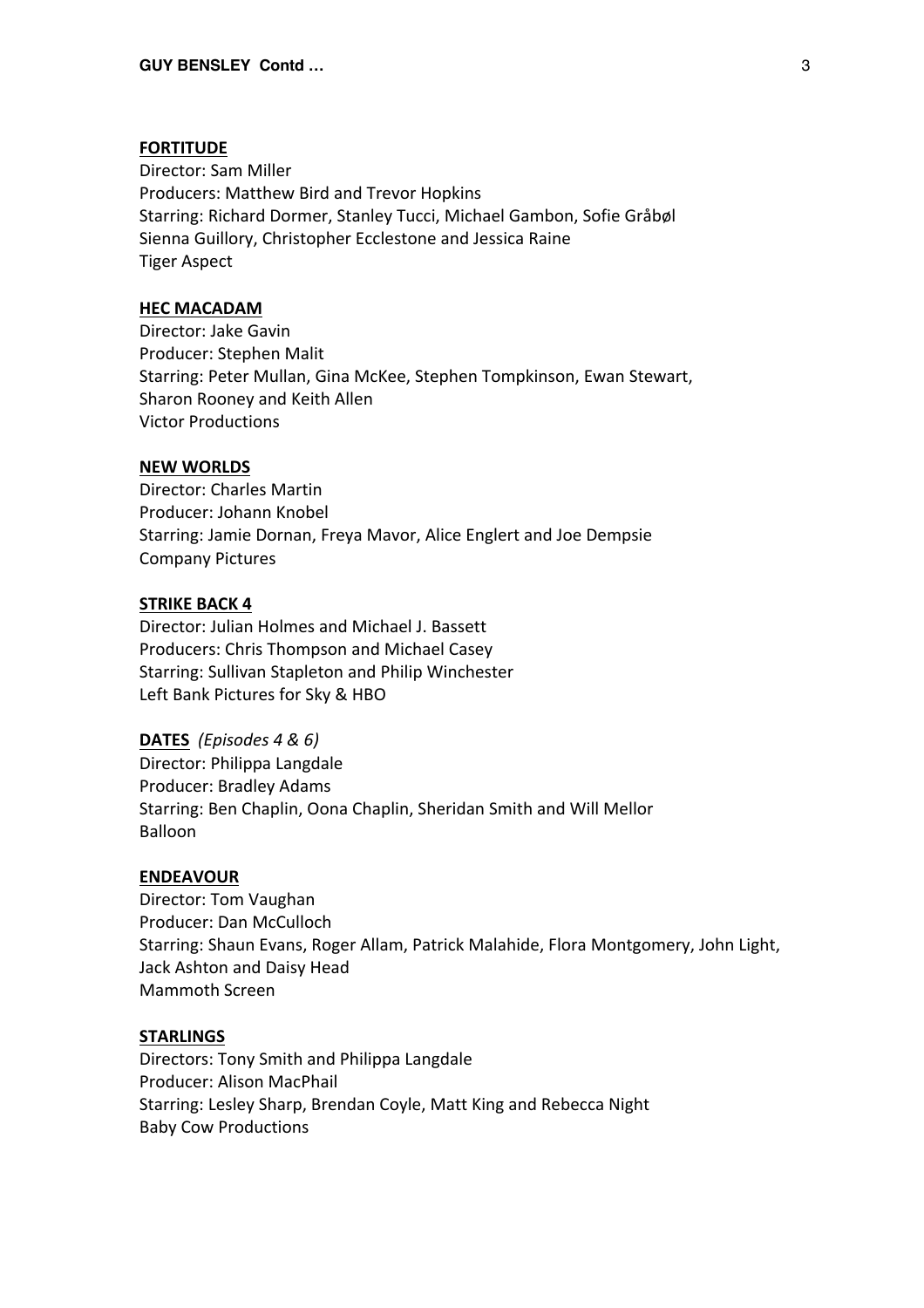#### **STRIKE BACK 3**

Director: Bill Eagles Producer: Trevor Hopkins Starring: Sullivan Stapleton and Philip Winchester Left Bank Pictures for Sky and HBO

# **GREAT EXPECTATIONS**

Director: Brian Kirk Producer: George Ormond Starring: Gillian Anderson, Ray Winstone, Mark Addy, Douglas Booth and Vanessa Kirby BBC

# **JOHNNY ENGLISH REBORN**

Director: Oliver Parker Producer: Chris Clark Starring: Rowan Atkinson, Gillian Anderson, Daniel Kaluuya and Christina Chong Working Title Films

#### **FLUTTER**

Director: Giles Borg Producer: Sarah Boote Starring: Joe Anderson, Anna Anissimova, Laura Fraser, Luke Evans, Max Brown and Anton Lesser Bow Street Films / Lipsync Productions

#### **ASHES TO ASHES** (Series 3)

Director: Alrick Riley Producer: Howard Burch Starring: Philip Glenister, Keeley Hawes, Dean Andrews, Marshall Lancaster and Montserrat Lombard Kudos Productions for the BBC

# **SPOOKS** (Episodes 5 & 8 - Series 8)

Director: Alrick Riley Producer: Chris Fry Starring: Peter Firth, Hermione Norris, Richard Armitage and Nicola Walker Kudos Productions for the BBC

#### **DORIAN GRAY**

Director: Oliver Parker Producer: Barnaby Thompson Starring: Ben Barnes, Colin Firth and Ben Chaplin Fragile Films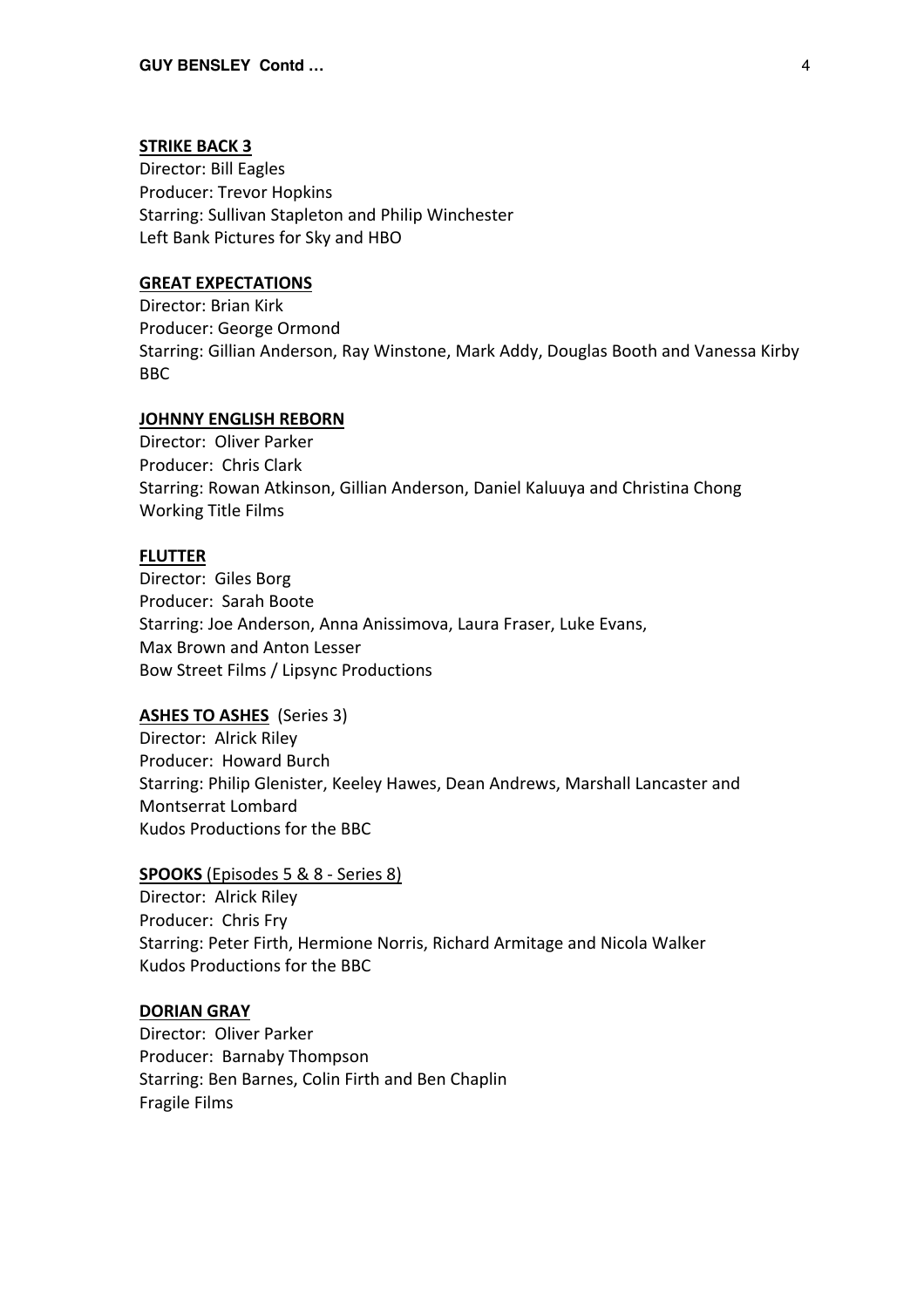#### **TRIAL AND RETRIBUTION XX - SHOOTER**

Director: Benjamin Ross Producers: Jolyon Symonds and Lynda La Plante Starring: Victoria Smurfit and David Hayman La Plante Productions *(Avid)*

#### **TRIAL AND RETRIBUTION XX - SIREN**

Director: Julian Holmes Producers: Jolyon Symonds and Lynda La Plante Starring: Victoria Smurfit, David Hayman and Vincent Regan La Plante Productions *(Avid)*

#### **TRIAL AND RETRIBUTION XVII – THE RULES OF THE GAME**

Director: David Moore Producers: Jolyon Symonds and Lynda La Plante Starring: Victoria Smurfit, Marcel Lures and Branka Katic La Plante Productions *(Avid)*

#### **THE DINNER PARTY**

Director: Tony Grounds Producer: Sally Stokes Starring: Alun Armstrong, Elizabeth Berrington, George Cole, Lee Evans, Rupert Graves, Alison Steadman, and Jessie Wallace BBC Television *(Avid)*

#### **BUTTERFLY ON A WHEEL**

Director: Mike Barker Producer: David Valleau Starring: Pierce Brosnan, Maria Bello and Gerard Butler Irish Dreamtime Productions *(Avid)*

# **FADE TO BLACK**

Director: Oliver Parker Producer: Barnaby Thompson Starring: Danny Huston, Diego Luna, Christopher Walken and Paz Vega Fragile Films *(Lightworks)*

#### **MURPHY'S LAW**

Director: Brian Kirk Producer: Hilary Benson Starring: James Nesbitt Tiger Aspect/ BBC *(Lightworks)*

#### **SEX LIVES OF THE POTATO MEN**

Director: Andy Humphries Producer: Anita Overland Starring: Johnny Vegas and Mackenzie Crook Devotion Films *(Lightworks)*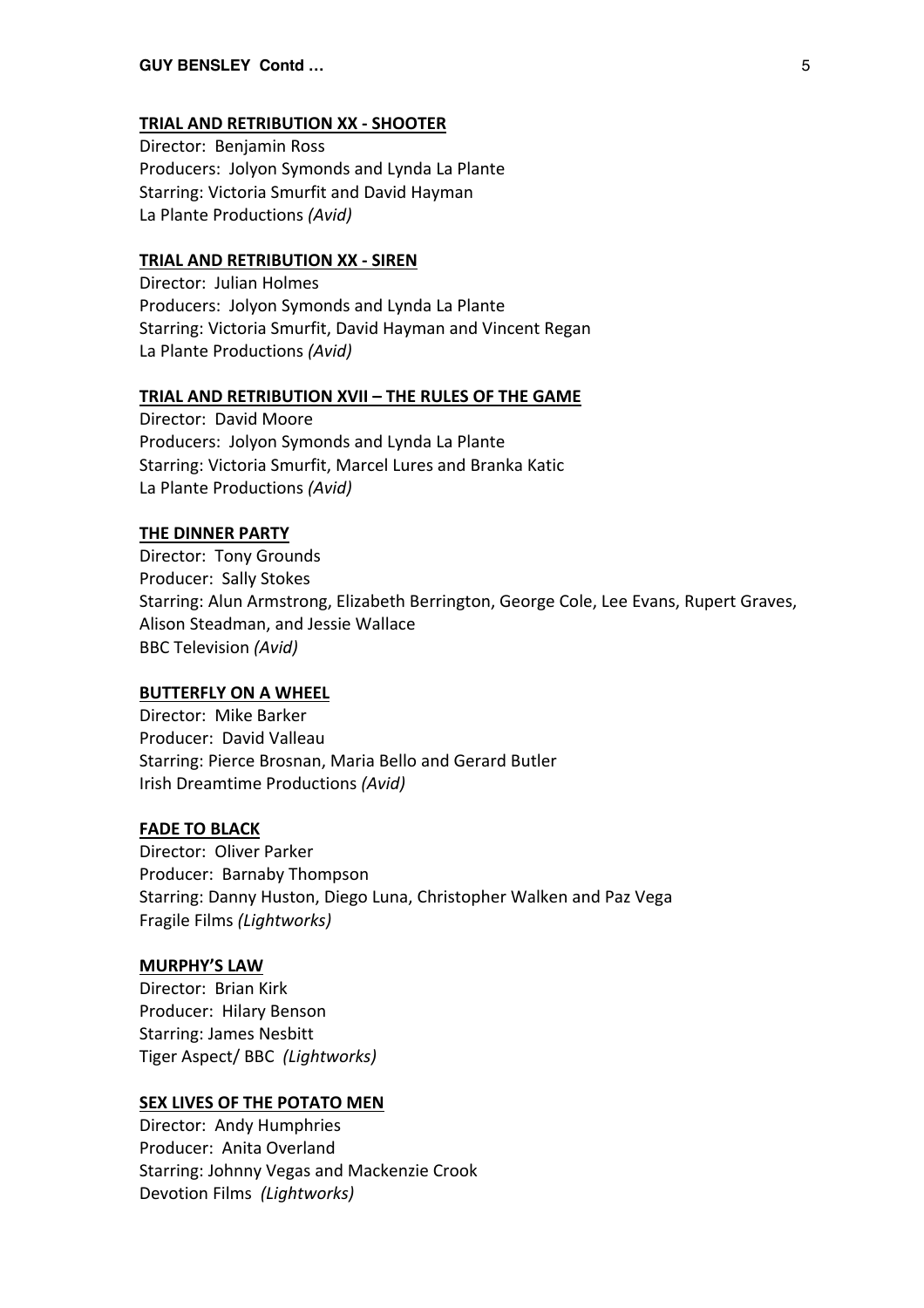### **TO KILL A KING**

Director: Mike Barker. Producer: Kevin Loader. Starring: Tim Roth, Dougray Scott, Rupert Everett, Olivia Williams and Corin Redgrave Natural Nylon Ent. *(Lightworks)*

### **THE IMPORTANCE OF BEING EARNEST**

Director: Oliver Parker Producer: Barnaby Thompson Starring Dame Judi Dench, Rupert Everett, Colin Firth, Frances O'Connor and Reese Witherspoon Fragile Films *(Lightworks)*

### **LORNA DOONE**

Director: Mike Barker Producer: Deirdre Keir Starring Amelia Warner, Richard Coyle and Aiden Gillen BBC TV *(Lightworks)*

### **TIME FOR BLACKADDER**

Director: Paul Weiland Producer: Sophie Clarke Jervoise Starring Rowan Atkinson, Tony Robinson, Stephen Fry, Hugh Laurie and Miranda Richardson Tiger Aspect Productions *(Lightworks)*

# **AN IDEAL HUSBAND**

Director: Oliver Parker Producers: Barnaby Thompson and Uri Fruchtman Starring Minnie Driver, Cate Blanchett, Lindsay Duncan, Jeremy Northam, Rupert Everett, John Wood and Peter Vaughan Fragile Films *(Lightworks)*

## **DAD SAVAGE**

Director: Betsan Morris Evans Producers: Robert Jones and Gwyneth Lloyd Starring Patrick Stewart, Joe McFadden, Jake Wood and Kevin McKidd Sweetchild Films *(Film)*

# **THE JAMES GANG**

Director: Mike Barker Producer. Andrew Eaton Starring John Hannah, Toni Collette, Jason Flemyng and Helen McCrory Handmade Films/Revolution Films/BBC Films *(Lightworks)*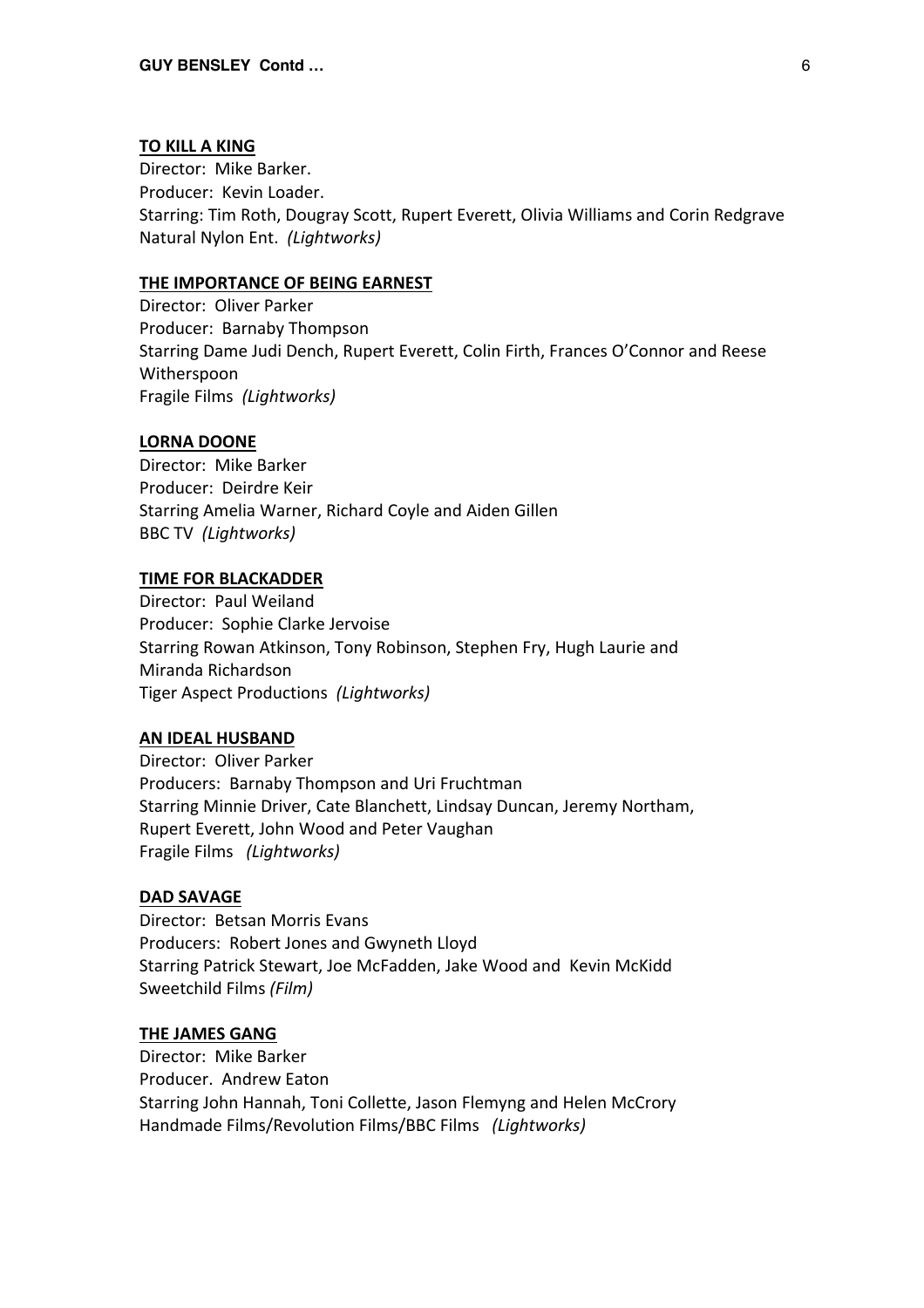#### **THE TENANT OF WILDFELL HALL**

Director: Mike Barker Producer: Suzan Harrison Starring: Tara Fitzgerald, Rupert Graves, Toby Stevens, Beatie Edney and Kenneth Cranham BBC 1 *(Lightworks)*

# **WITNESS AGAINST HITLER**

Director: Betsan Morris Evans Producer: Jack Emery Starring James Wilby, Brian Cox, Derek Jacobi and Alun Armstrong 90 minute Drama for BBC 1 *(Lightworks)*

# **BROOMS**

Directors: Luke Cresswell & Steve McFadden Producer: Loretta Sacco Starring: Stomp Short Film **OSCAR Nomination for Best Short Film.**

#### **DEAR ROSIE**

Director: Peter Cattaneo Producer: Barnaby Thompson 11 minute drama for British Screen/Channel 4 **OSCAR Nomination for Best Short Film BAFTA Nomination for Best Short Film**

# **UNSIGNED** *(Short)*

Director: Oliver Parker Producer: Luc Roeg Starring Nat Parker and Oliver Parker

# **PRESTON FRONT** *(Episodes 4,5,6)*

Director: Betsan Morris Evans Producer: Chris Griffin Starring Nicky Henson and Susan Woolridge BBC 1 *(Lightworks)*

#### **NIGHTS**

Director: Dominic Murphy Producer: William Roche Animator: Sarah Kennedy Starring: Lesley Sharpe and Nick Hancock. 4 x 11 minute films for Channel 4. Live Action and Animation.